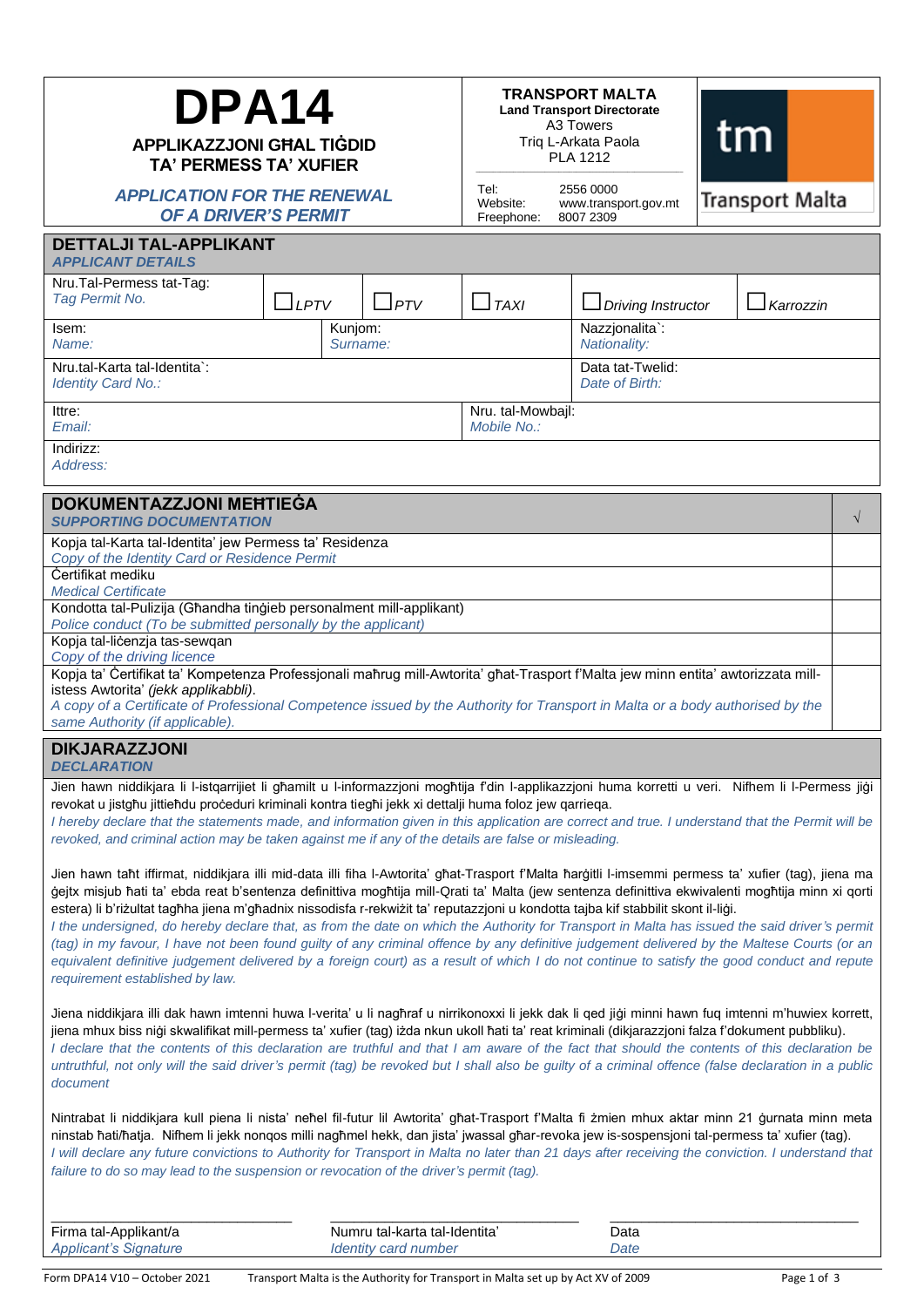| <b>HLAS DOVUT</b> (Bank Transfer jew bi Credit/Debit Card biss)<br><b>APPLICABLE FEES (Bank Transfer or by Credit/Debit Card only)</b>     |        |  |  |  |  |  |
|--------------------------------------------------------------------------------------------------------------------------------------------|--------|--|--|--|--|--|
| Tag                                                                                                                                        | €12.00 |  |  |  |  |  |
| Tag                                                                                                                                        |        |  |  |  |  |  |
| II-hlasijiet ghandhom isiru permezz ta' Credit/Debit card jew Bank Transfer<br>Payment shall be made by Credit/Debit card or Bank Transfer |        |  |  |  |  |  |
| BOV IBAN Number: MT21VALL22013000000040022460565<br>$\bullet$                                                                              |        |  |  |  |  |  |
| HSBC IBAN Number: MT42MMEB4485300000008512857700                                                                                           |        |  |  |  |  |  |

| <b>GHALL-UŻU UFFICJALI BISS</b><br>FOR OFFICE USE ONLY                                                     |                                            |
|------------------------------------------------------------------------------------------------------------|--------------------------------------------|
| DLS iccekjata għal possibilitita' ta' restrizzjoni:<br>Checked DLS for possible restrictions:              |                                            |
| DPA iccekjata u I-applikant kkonfermat bħala eliġibli:<br>Checked DPA and applicant confirmed as eligible: |                                            |
| Data tat-Tigdid tal-Permess ta' Xufier:<br><b>Driver's Permit date of Renewal:</b>                         | Data tal-Iskadenza:<br><b>Expiry Date:</b> |
| Inizzjali u timbru tal-ufficcjal ta' TM<br>TM official initials and stamp                                  | Data:<br>Date:                             |